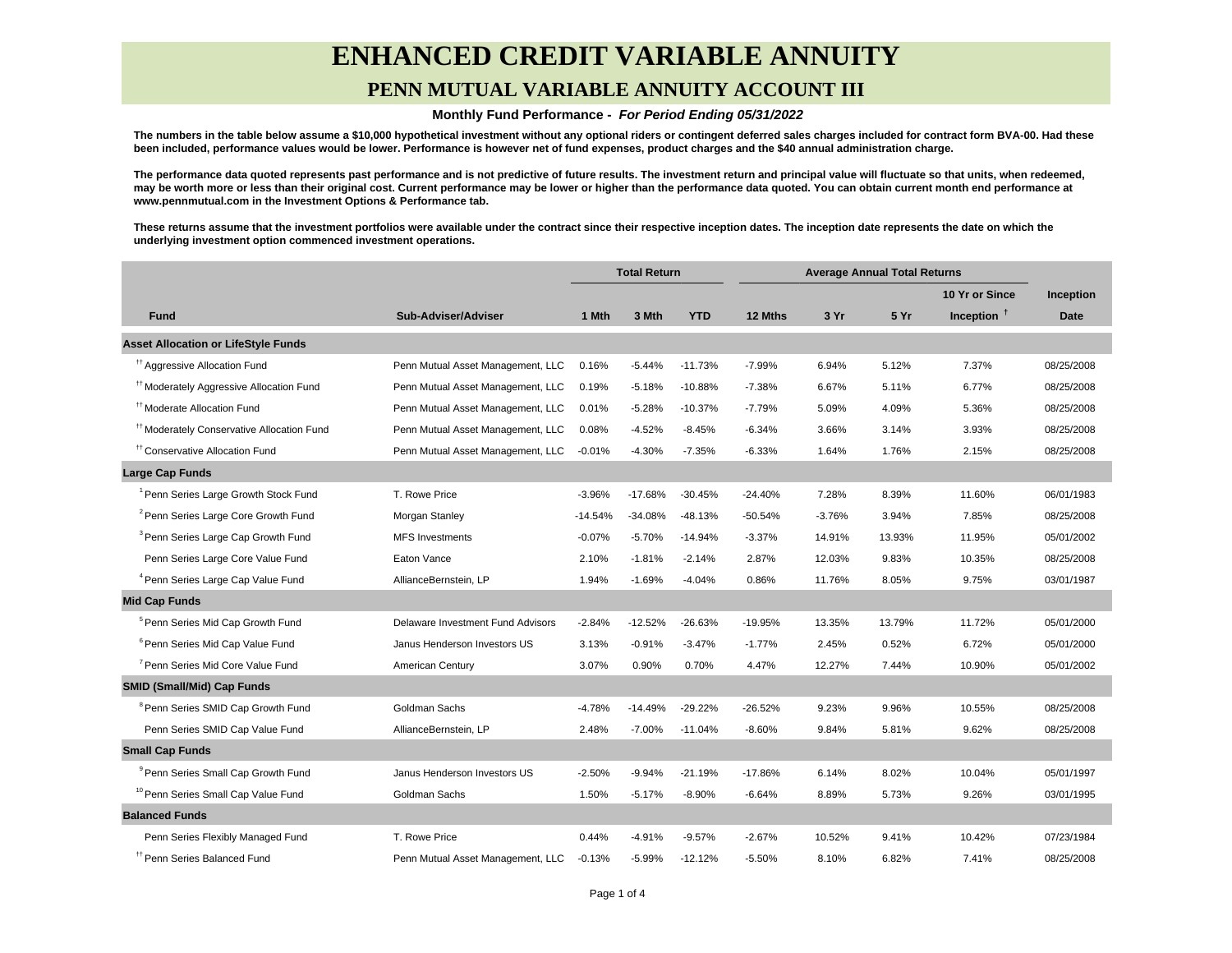## **ENHANCED CREDIT VARIABLE ANNUITY PENN MUTUAL VARIABLE ANNUITY ACCOUNT III**

#### **Monthly Fund Performance - For Period Ending 05/31/2022**

|                                                        |                                   | <b>Total Return</b> |           | <b>Average Annual Total Returns</b> |           |          |          |                |            |
|--------------------------------------------------------|-----------------------------------|---------------------|-----------|-------------------------------------|-----------|----------|----------|----------------|------------|
|                                                        |                                   |                     |           |                                     |           |          |          | 10 Yr or Since | Inception  |
| <b>Fund</b>                                            | Sub-Adviser/Adviser               | 1 Mth               | 3 Mth     | <b>YTD</b>                          | 12 Mths   | 3 Yr     | 5 Yr     | Inception $T$  | Date       |
| <b>Index Funds</b>                                     |                                   |                     |           |                                     |           |          |          |                |            |
| <sup>11</sup> Penn Series Index 500 Fund               | <b>State Street</b>               | 0.01%               | $-5.65%$  | $-13.42%$                           | $-2.06%$  | 14.52%   | 11.48%   | 12.43%         | 05/01/2000 |
| Penn Series Small Cap Index Fund                       | <b>State Street</b>               | $-0.06%$            | $-9.19%$  | $-17.35%$                           | $-18.68%$ | 7.54%    | 5.57%    | 8.59%          | 08/25/2008 |
| Penn Series Developed International Index Fund         | <b>State Street</b>               | 1.70%               | $-5.61%$  | $-12.16%$                           | $-12.68%$ | 4.39%    | 2.14%    | 5.00%          | 08/25/2008 |
| <b>Specialty Fund</b>                                  |                                   |                     |           |                                     |           |          |          |                |            |
| <sup>12</sup> Penn Series Real Estate Securities Fund  | Cohen & Steers                    | $-5.11%$            | $-2.59%$  | $-14.31%$                           | 2.25%     | 8.30%    | 8.14%    | 8.46%          | 05/01/2002 |
| <b>International Funds</b>                             |                                   |                     |           |                                     |           |          |          |                |            |
| Penn Series International Equity Fund                  | Vontobel Asset Management         | $-1.65%$            | $-8.17%$  | $-19.01%$                           | $-14.95%$ | 4.84%    | 3.44%    | 5.50%          | 11/01/1992 |
| <sup>13</sup> Penn Series Emerging Markets Equity Fund | Vontobel Asset Management         | $-0.38%$            | $-10.35%$ | $-15.48%$                           | $-24.86%$ | $-1.04%$ | $-1.70%$ | 0.68%          | 08/25/2009 |
| <b>Fixed-Income Funds</b>                              |                                   |                     |           |                                     |           |          |          |                |            |
| <sup>11</sup> Penn Series Limited Maturity Bond Fund   | Penn Mutual Asset Management, LLC | $-0.29%$            | $-2.50%$  | $-3.79%$                            | $-4.72%$  | $-0.47%$ | 0.06%    | $-0.19%$       | 05/01/2000 |
| <sup>11</sup> Penn Series Quality Bond Fund            | Penn Mutual Asset Management, LLC | $-0.26%$            | $-6.39%$  | $-9.99%$                            | $-10.15%$ | $-1.06%$ | 0.12%    | 0.42%          | 03/01/1987 |
| <sup>14</sup> Penn Series High Yield Bond Fund         | Penn Mutual Asset Management, LLC | 0.43%               | $-2.64%$  | $-5.20%$                            | $-3.74%$  | 3.44%    | 3.16%    | 4.33%          | 07/23/1984 |
| <sup>11</sup> Penn Series Money Market Fund            | Penn Mutual Asset Management, LLC | $-0.13%$            | $-0.39%$  | $-0.59%$                            | $-1.40%$  | $-1.04%$ | $-0.93%$ | $-1.16%$       | 07/15/1983 |

The Penn Series Money Market Fund 7-day yield was 0.01% . The yield, which is gross of product fees and the \$ 40 annual administration charge, more closely reflects the current earnings of the Money Market Fund than the 1-year return.

**Investors should carefully consider the objectives, risks, charges, and expenses of the relevant variable annuity product and underlying investment options prior to investing.** Please read the prospectus carefully as it contains this and other pertinent information specific to the product being presented. A prospectus may be obtained from your Penn Mutual **financial professional or from our website at www.pennmutual.com in the Planning & Products tab.**

Penn Mutual variable products are offered through Hornor, Townsend & Kent, Inc. (HTK), Registered Investment Advisor, Member FINRA/SIPC, 600 Dresher Road, Horsham, PA 19044, 215-957-7300. HTK is a wholly owned subsidiary of The Penn Mutual Life Insurance Company.

1202417TM\_Jun17

Report is not valid unless all pages are included



Page 2 of 4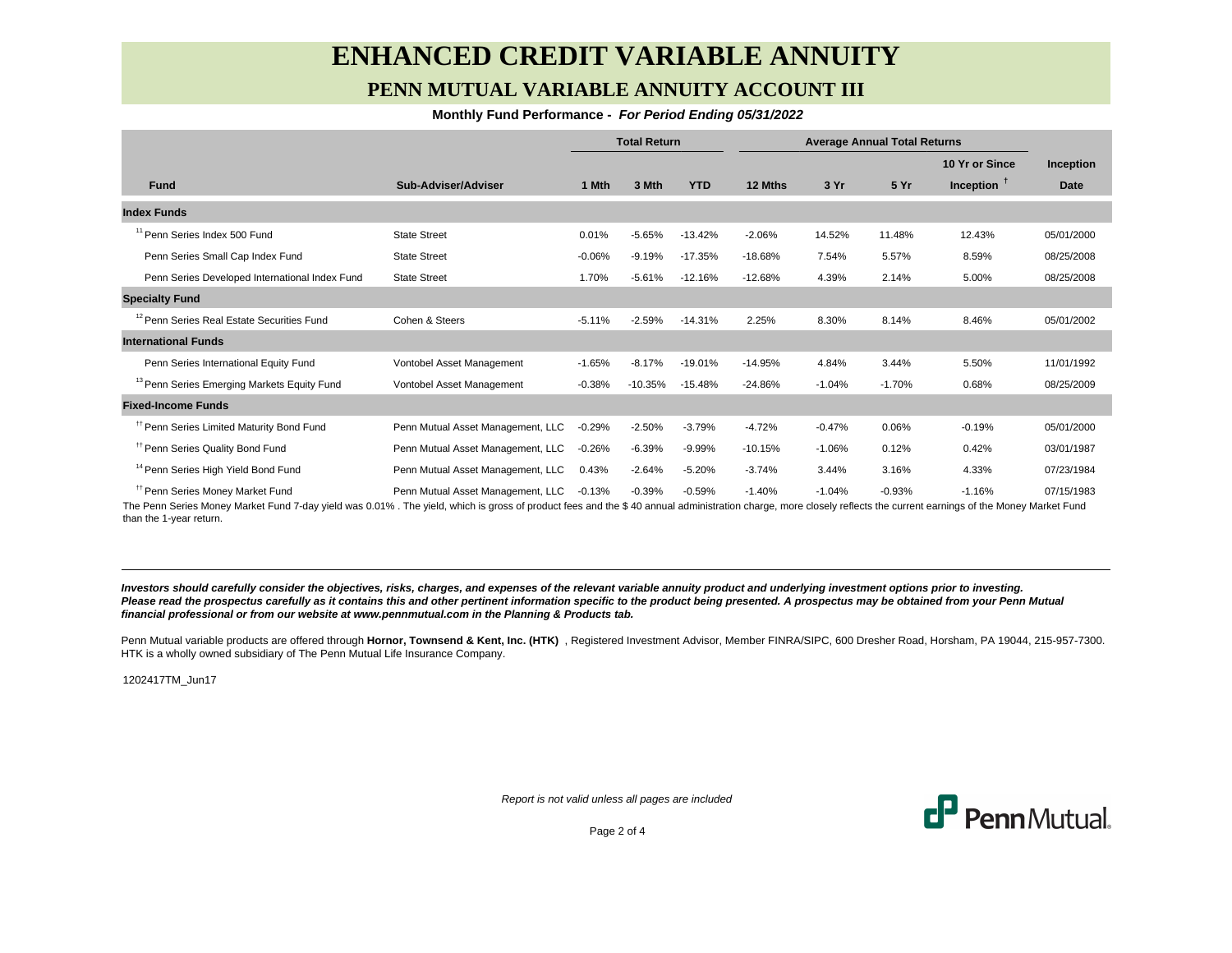# **ENHANCED CREDIT VARIABLE ANNUITY**

### **PENN MUTUAL VARIABLE ANNUITY ACCOUNT III**

 **Monthly Fund Performance - For Period Ending 05/31/2022**

#### **Assuming Contract Surrendered**

**Below are the average annual total returns on a hypothetical investment of \$1,000 assuming the investor makes no additional deposits during the first contract year and surrenders the policy. With the exception of any available optional riders, the figures are net of all possible charges and fees, including the maximum contingent deferred sales charge of 8% (Contract Year = %: 1=8%, 2=8%, 3=8%, 4=8%, 5=7%, 6=6%, 7=5%, 8=3%, 9=3%), asset charges, product fees, and the \$40 annual administration charge. Had any available optional riders been included, performance values would be lower.**

|                                                       |                                   | <b>Average Annual Total Returns</b> |          |          |                |                       |
|-------------------------------------------------------|-----------------------------------|-------------------------------------|----------|----------|----------------|-----------------------|
|                                                       |                                   |                                     |          |          | 10 Yr or Since |                       |
| <b>Fund</b>                                           | Sub-Adviser/Adviser               | 1 Yr                                | 3 Yr     | 5 Yr     | Inception $†$  | <b>Inception Date</b> |
| <b>Asset Allocation or LifeStyle Funds</b>            |                                   |                                     |          |          |                |                       |
| <sup>17</sup> Aggressive Allocation Fund              | Penn Mutual Asset Management, LLC | $-14.27%$                           | 4.27%    | 3.88%    | 7.28%          | 08/25/2008            |
| <sup>11</sup> Moderately Aggressive Allocation Fund   | Penn Mutual Asset Management, LLC | $-13.71%$                           | 4.01%    | 3.86%    | 6.69%          | 08/25/2008            |
| <sup>11</sup> Moderate Allocation Fund                | Penn Mutual Asset Management, LLC | $-14.08%$                           | 2.48%    | 2.86%    | 5.28%          | 08/25/2008            |
| <sup>††</sup> Moderately Conservative Allocation Fund | Penn Mutual Asset Management, LLC | $-12.75%$                           | 1.11%    | 1.93%    | 3.84%          | 08/25/2008            |
| <sup>††</sup> Conservative Allocation Fund            | Penn Mutual Asset Management, LLC | $-12.74%$                           | $-0.84%$ | 0.58%    | 2.07%          | 08/25/2008            |
| <b>Large Cap Funds</b>                                |                                   |                                     |          |          |                |                       |
| <sup>1</sup> Penn Series Large Growth Stock Fund      | T. Rowe Price                     | $-29.35%$                           | 4.59%    | 7.08%    | 11.51%         | 06/01/1983            |
| <sup>2</sup> Penn Series Large Core Growth Fund       | Morgan Stanley                    | $-53.36%$                           | $-6.04%$ | 2.72%    | 7.76%          | 08/25/2008            |
| <sup>3</sup> Penn Series Large Cap Growth Fund        | <b>MFS Investments</b>            | $-10.03%$                           | 11.96%   | 12.52%   | 11.86%         | 05/01/2002            |
| Penn Series Large Core Value Fund                     | Eaton Vance                       | $-4.29%$                            | 9.18%    | 8.50%    | 10.26%         | 08/25/2008            |
| <sup>4</sup> Penn Series Large Cap Value Fund         | AllianceBernstein, LP             | $-6.14%$                            | 8.92%    | 6.75%    | 9.66%          | 03/01/1987            |
| <b>Mid Cap Funds</b>                                  |                                   |                                     |          |          |                |                       |
| <sup>5</sup> Penn Series Mid Cap Growth Fund          | Delaware Investment Fund Advisors | $-25.26%$                           | 10.46%   | 12.39%   | 11.64%         | 05/01/2000            |
| <sup>6</sup> Penn Series Mid Cap Value Fund           | Janus Henderson Investors US      | $-8.56%$                            | $-0.06%$ | $-0.64%$ | 6.64%          | 05/01/2000            |
| <sup>7</sup> Penn Series Mid Core Value Fund          | American Century                  | $-2.82%$                            | 9.42%    | 6.15%    | 10.82%         | 05/01/2002            |
| <b>SMID (Small/Mid) Cap Funds</b>                     |                                   |                                     |          |          |                |                       |
| <sup>8</sup> Penn Series SMID Cap Growth Fund         | Goldman Sachs                     | $-31.29%$                           | 6.48%    | 8.63%    | 10.46%         | 08/25/2008            |
| Penn Series SMID Cap Value Fund                       | AllianceBernstein, LP             | $-14.83%$                           | 7.06%    | 4.55%    | 9.53%          | 08/25/2008            |
| <b>Small Cap Funds</b>                                |                                   |                                     |          |          |                |                       |
| <sup>9</sup> Penn Series Small Cap Growth Fund        | Janus Henderson Investors US      | $-23.34%$                           | 3.49%    | 6.72%    | 9.95%          | 05/01/1997            |
| <sup>10</sup> Penn Series Small Cap Value Fund        | Goldman Sachs                     | $-13.03%$                           | 6.15%    | 4.47%    | 9.17%          | 03/01/1995            |
| <b>Balanced Funds</b>                                 |                                   |                                     |          |          |                |                       |
| Penn Series Flexibly Managed Fund                     | T. Rowe Price                     | $-9.38%$                            | 7.72%    | 8.09%    | 10.33%         | 07/23/1984            |
| <sup>11</sup> Penn Series Balanced Fund               | Penn Mutual Asset Management, LLC | $-11.98%$                           | 5.39%    | 5.54%    | 7.33%          | 08/25/2008            |